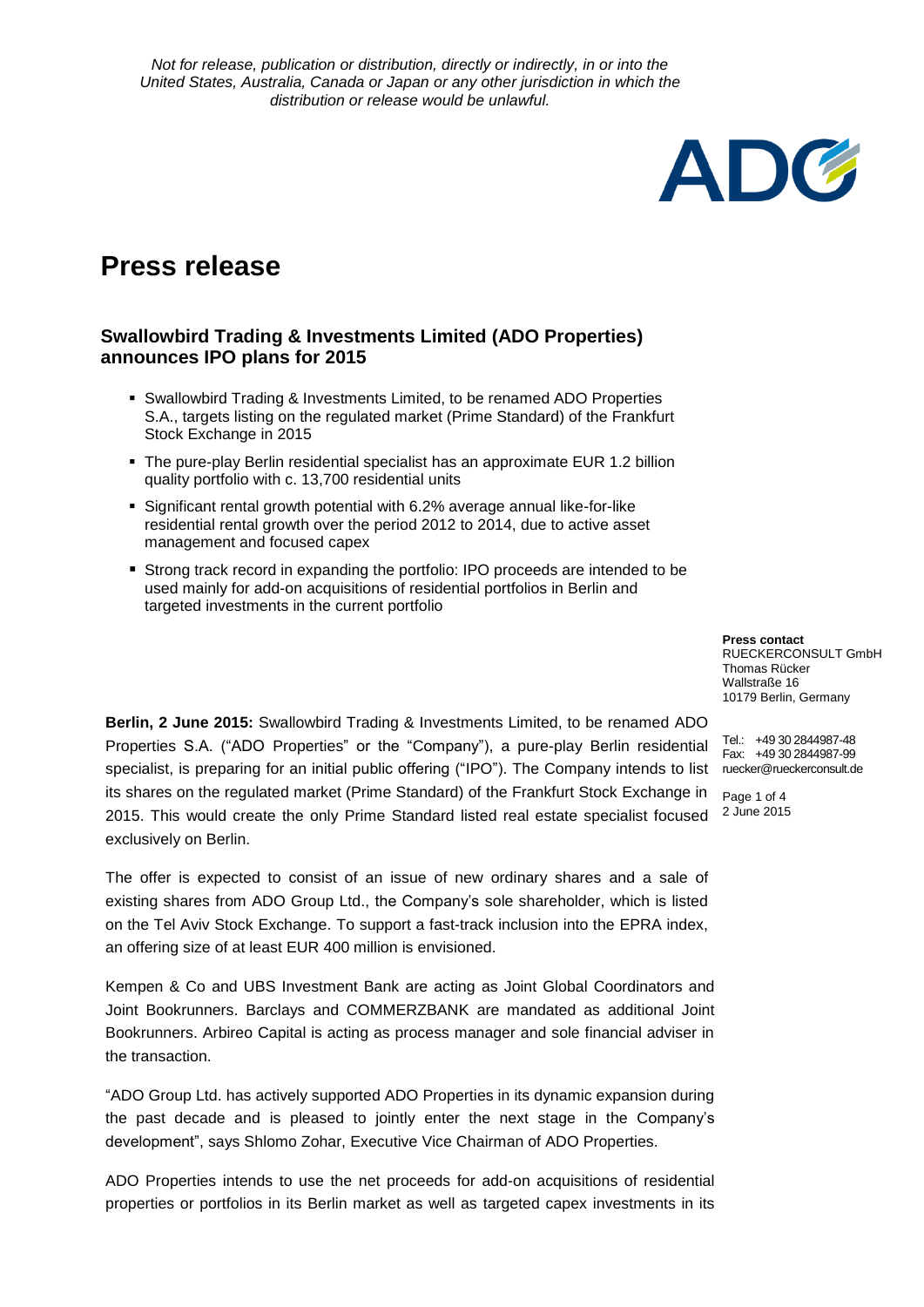

current portfolio to continue its expansion and improve its portfolio in line with its targeted 45% to 50% LTV-ratio.

Page 2 of 4 2 June 2015

"ADO Properties has the clear strategy to create value through targeted investments in its portfolio, privatizations and accretive acquisitions. We aim to approximately double the number of units over the next few years to generate value for our shareholders, capitalize on our existing platform and further enhance the efficiency of our operations", says Rabin Savion, CEO of ADO Properties.

## **Strong track record in building a pure-play Berlin residential real estate portfolio**

ADO Properties specializes in the purchase and management of income producing residential buildings in Berlin. The Company focuses on creating value through focused modernization, refurbishment and repositioning of current and future portfolio assets. ADO Properties has local expertise in acquiring and repositioning properties and unlocking value potential through investments and re-lettings. The strong Berlin residential market is characterized by a combination of positive migration, increasing workforce quality, increasing purchasing power, decreasing unemployment, decreasing average household size and limited supply of new rental stock. This is expected to result in continued rental growth to the benefit of the Company's business.

Since 2006, the Company has built an approximately EUR 1.2 billion quality portfolio with a total of approximately 13,700 residential and approximately 700 commercial units in Berlin's central locations and other districts with attractive growth potential. The portfolio has a lettable area of approximately 963,000 sqm. The most recent acquisition consisting of approximately 5,750 residential units, has provided a significant contribution to annual in-place rent, which has strongly increased from EUR 42 million as at year-end 2014 to approximately EUR 66 million as at end of Q1 2015, and including the acquired units.

Driven by active asset management and targeted capex investments, ADO Properties achieved 6.2% average annual like-for-like rental growth for the residential portfolio from 2012 to 2014. In 2014, annual like-for-like rental growth increased to 8.0% and moreover to even 8.5% in the twelve-month period ending 31 March 2015. In addition, the portfolio still has a reversionary potential to market rents of approximately 22%. The focus on Berlin enables the Company to capture additional growth potential and the opportunity to create above average returns on its portfolio acquisitions.

## **Value creation through a fully integrated, scalable in-house platform, active asset management and portfolio strategy**

ADO Properties has built a fully integrated platform and organization with expertise in inhouse asset management, property and facility management and construction management. The Company is continuously tailoring its platform to the needs of its growing portfolio, by which the Company can exploit economies of scale by managing a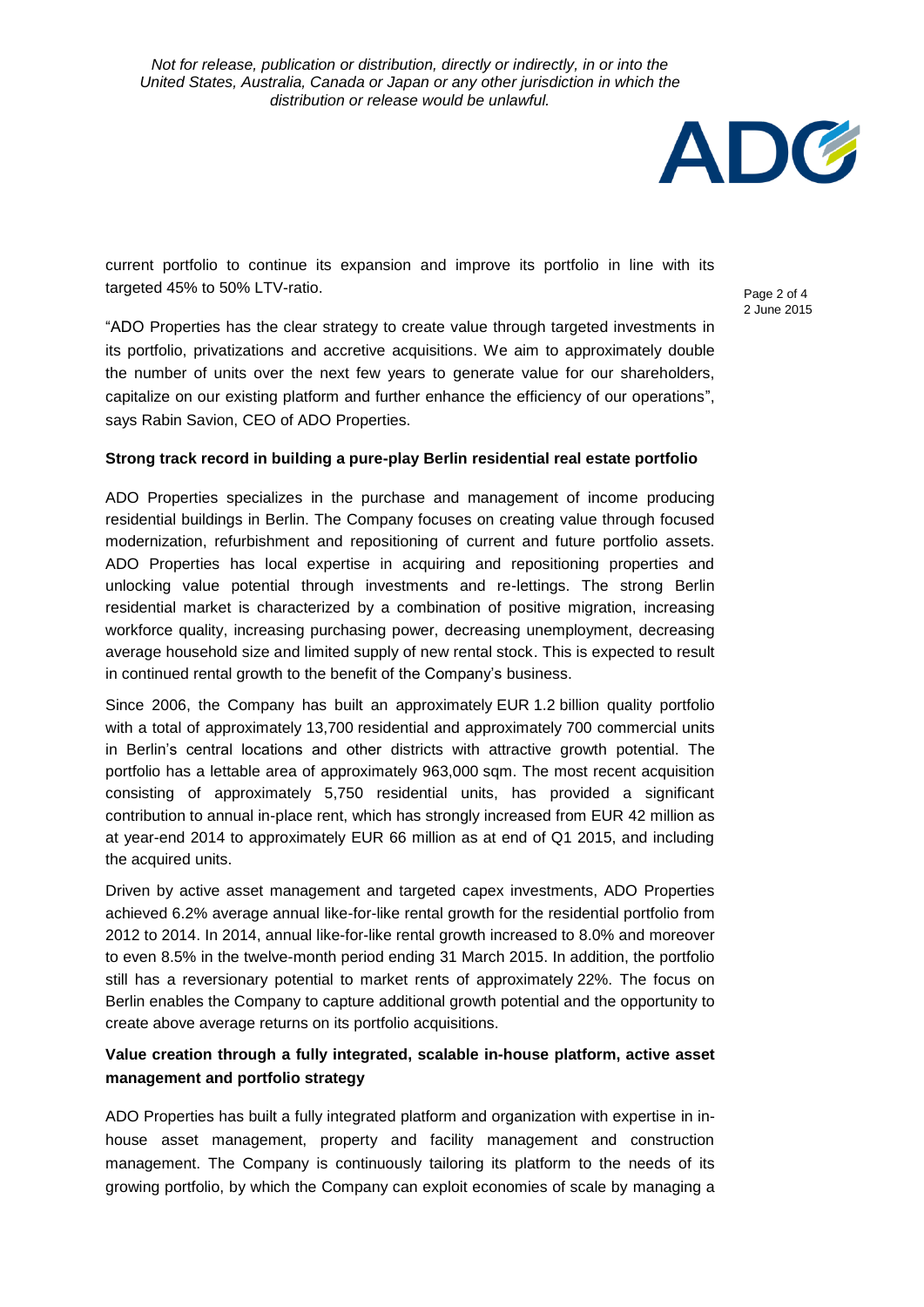

larger residential portfolio, without incurring significant additional costs. The focus on the Berlin market further increases the platform's efficiency and allows for a lean and specialized operational setup. Further economies of scale from add-on acquisitions are expected to have beneficial effects on profitability. This approach has led to an EBITDA margin of 77% for 2014.

Page 3 of 4 2 June 2015

Because of the scalable platform and management's knowledge of the Berlin market for almost a decade, ADO Properties is able to identify undermanaged assets whose quality can be improved to current market standards through targeted investments. As their core belief, ADO Properties is committed to tenant satisfaction through its business approach.

"Our in-depth understanding of the local market provides us with attractive acquisition and repositioning opportunities, particularly for undermanaged assets", says Rabin Savion. "Our strategy of active asset management allows us to realize upside potential and to continuously improve our tenant structure and apartment quality, due to refurbishments at fluctuation."

In 2014, ADO Properties successfully initiated its strategy to realize value by converting properties into condominiums and selling them at prices exceeding the current appraisal value of the properties. Approximately 13% of the current residential portfolio has been identified as having potential for privatization. ADO Properties targets privatizations of approximately 100 to 150 units per year from 2016 onwards. The Company will continue to assess the potential for condominium conversion and privatization in portfolios that will be acquired in the future.

#### **Sustainable financing strategy**

ADO Properties focuses on a sustainable financing strategy that allows the Company to benefit from attractive financing conditions and to react quickly to opportunities for potential acquisitions. ADO Properties has a conservative balance sheet consisting mainly of mortgage backed loans with approximately 2.6% average cost of debt, no major maturities until 2018 and a weighted average maturity of approximately six years.

As of the end of Q1 2015, ADO Properties has a LTV-ratio of 57%. Post-IPO, the Company targets a moderate LTV-ratio of 45% to 50%, thus allowing for fast execution of acquisitions from the proceeds of the capital increase.

"Our conservative capital structure allows for predictable growth, supporting attractive and continuous dividends whilst ensuring that our indebtedness does not restrict our business or strategy", says Rabin Savion.

"ADO Group Ltd. and its major shareholder Shikun & Binui, are committed as long-term strategic investors in ADO Properties", says Shlomo Zohar. Shikun & Binui is a globally